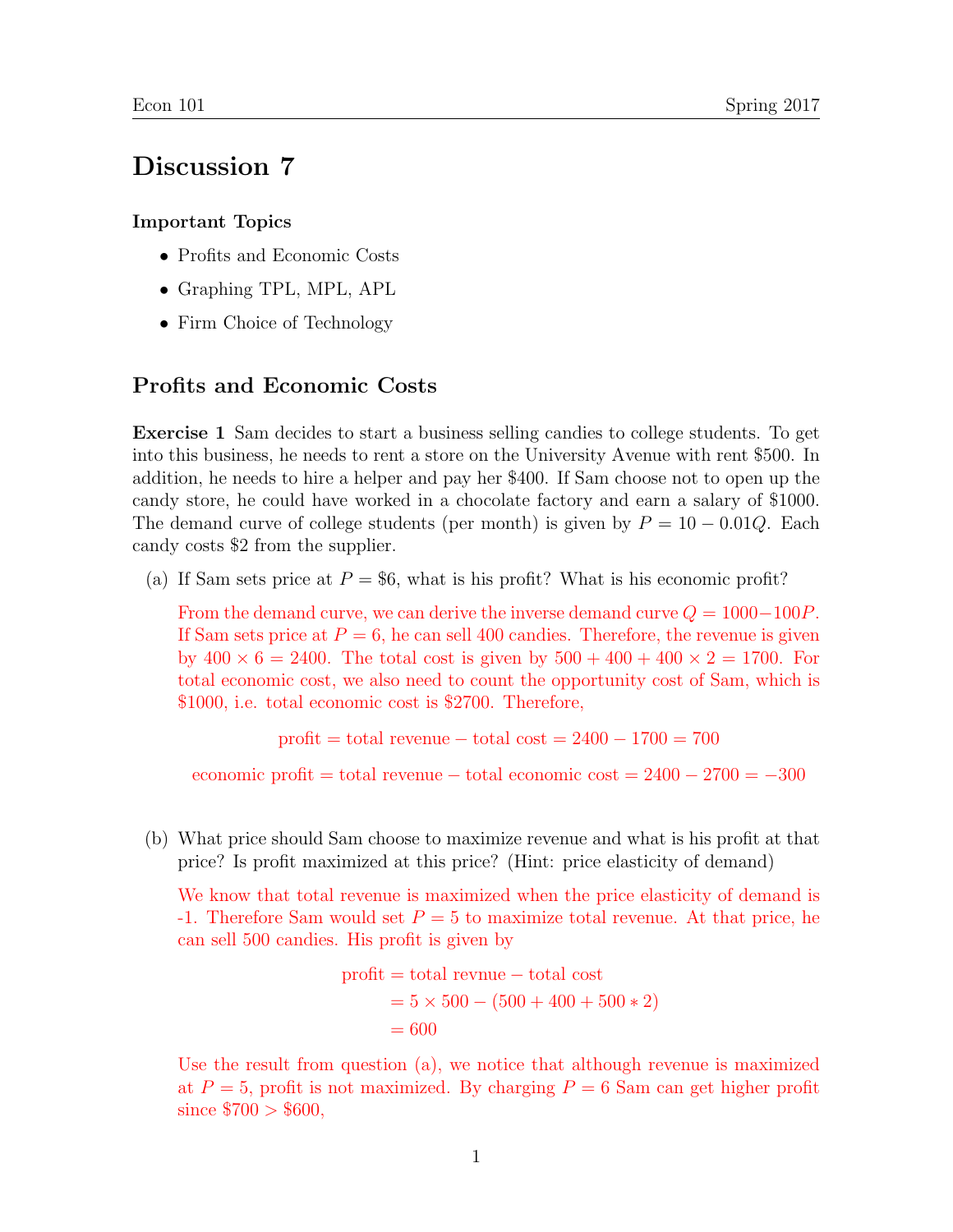## Graphing TPL, MPL, APL

Exercise 2 The Old Fashioned has the following relationship between the number of chefs in the kitchen and the number of dishes they can cook:

| $\#$ of Chefs $\#$ of dishes | MPL | APL       |
|------------------------------|-----|-----------|
|                              |     |           |
| <b>10</b>                    | 10  | <b>10</b> |
| 24                           | 14  | 12        |
| 30                           | 6   | 10        |
| 32                           |     |           |
| 25                           |     |           |

- (a) Complete the columns Marginal Productivity of Labor (MPL) and Average Productivity of Labor (APL).
- (b) Draw Total Productivity of Labor (TPL) in graph [1.](#page-1-0) Draw MPL and APL in figure [2.](#page-2-0)



<span id="page-1-0"></span>Figure 1: Graphing TPL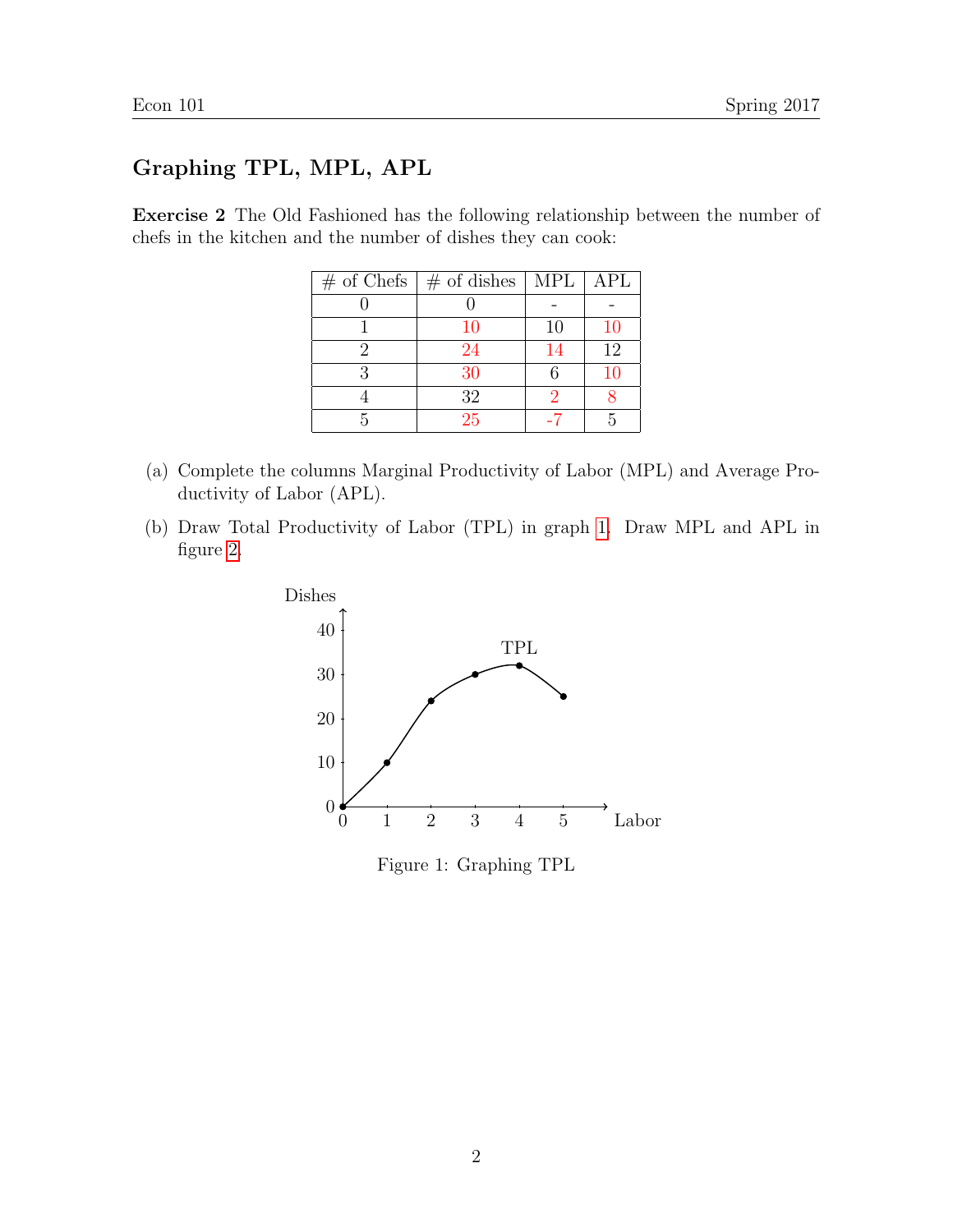

<span id="page-2-0"></span>Figure 2: Graphing MPL and APL

It seems that MPL curve does not pass through the peak of APL. It is because this example has discrete labor. When labor is continuous, it will pass through the highest point.

### Firm Choice of Technology

Exercise 3 Suppose Babcock Dairy Factory has the following three technologies available in producing banana milk. All three combine labor and capital price in fixed proportion as displayed in table [1.](#page-2-1)

<span id="page-2-1"></span>

| Technology | Labor | Capital |
|------------|-------|---------|
|            |       |         |
|            |       |         |
|            |       |         |

Table 1: Input Requirement for Milk Per Gallon

(a) Is there a technology that will never be used?

Technology C will never be used. It is strictly inferior to technology A.

(b) If the unit price of labor is \$3, the unit price of capital is \$4, which technology would be used?

The factory uses the technology with the least cost per unit of output. The cost of producing one gallon of milk by technology A is  $4 \times 3 + 3 \times 4 = 24$  while by technology B is  $2 \times 3 + 5 \times 4 = 26$ . Since  $24 < 26$ , technology A will be used.